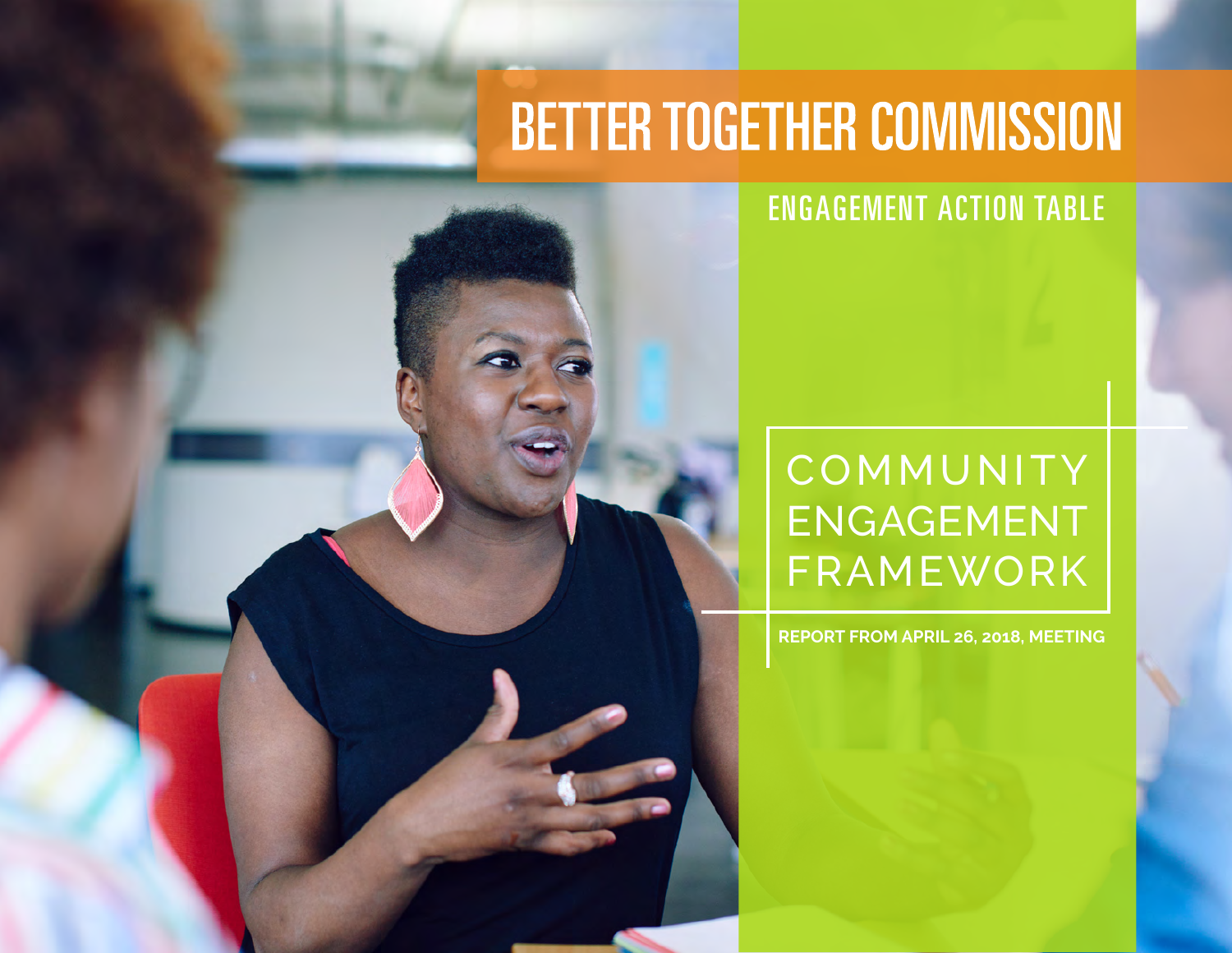#### **INTRODUCTION**

The Better Together Commission was created to engage the community and facilitate a study of Jackson Public Schools to inform a collective vision and strategic plan for the school district with one goal: a quality education for every child in the City of Jackson.

One of the central elements of this work includes inviting a broad and diverse group of community stakeholders into a process of meaningful public engagement. This began during the commission's regularly scheduled meeting on Thursday, April 26, 2018, at Pearl Street AME Church.

Parents, students, educators, community members, and other stakeholders convened around "action tables" to design a framework for engagement that will inform a series of conversations across the City of Jackson. These will provide community members an opportunity to share ideas and propose solutions to ensure all students in Jackson have access to high-quality, public education.

A total of 93 people participated in the initial meeting, representing a variety of backgrounds and roles within the district.

<u>ŠŠŠŠŠŠ</u> 18 EDUCATORS <u>ŠŠŠŠŠŠ</u> <u>ššššš</u> <u>AAAAAA</u> 12 STUDENTS <u>AAAAAA</u> \*\*\*\*\*\* 28.28.28 25 PARENTS 2323232 2232323 2 **AAAAAA AAAAAA AAAAAA 38 COMMUNIT AAAAA AAAAAA MEMBERS AAAAAA** PAG<sub>F</sub> 2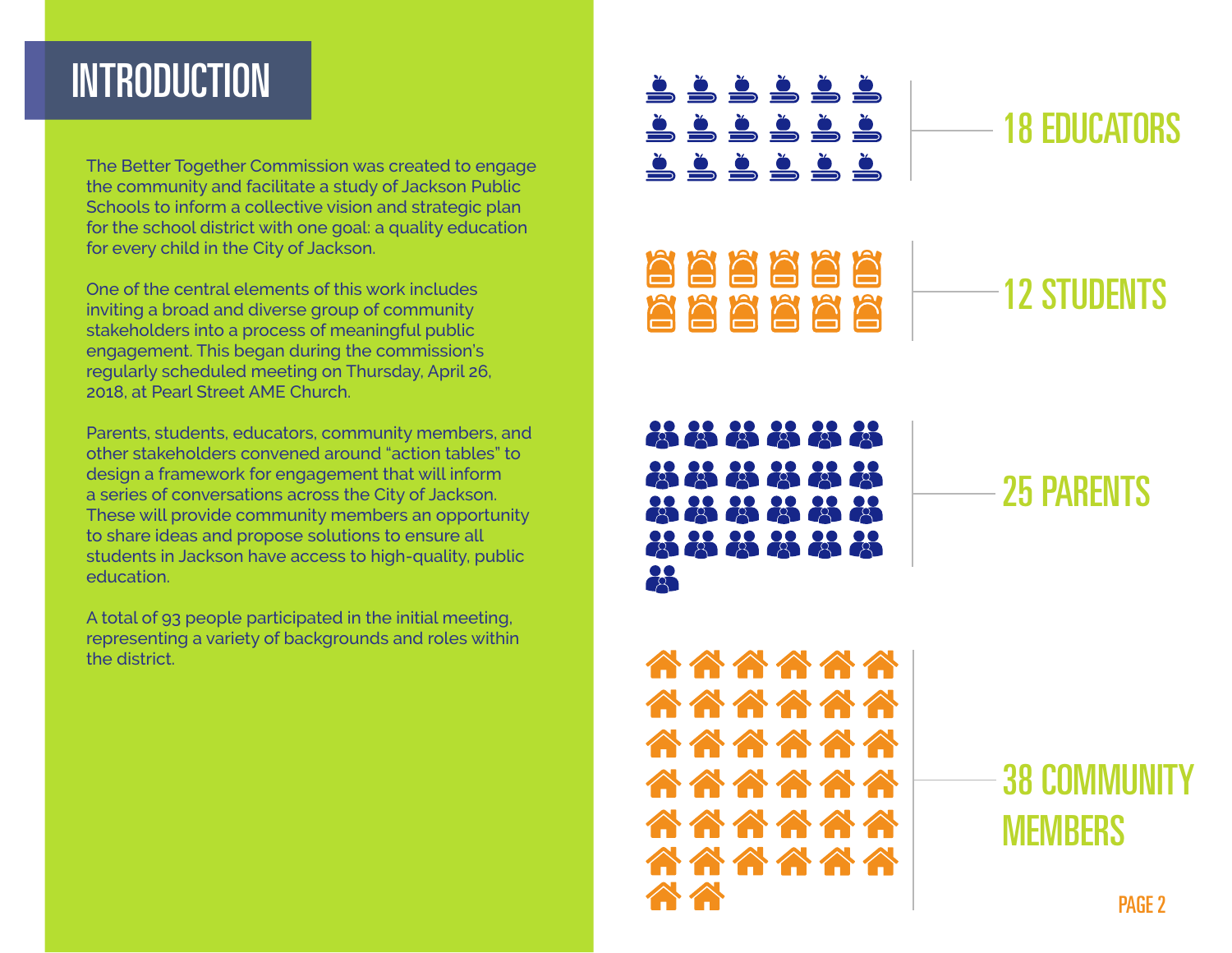### THE PROCESS

A mix of parents, educators, students, and community members collaborated at each table. As community members entered the room, they were asked to share how they viewed their involvement in the work of the commission on a continuum from **disconnected to instrumental**.

During the meeting, participants discussed four questions and shared their ideas with the group:

- What is our vision for how the community engagement process will look? Who's involved and how does it feel?
- What is our vision for what the community engagement process will produce? What will we get out of it?
- What are the core values that should guide the engagement process?
- How should we organize/focus our community engagement efforts geographically—by ward, by feeder pattern, or some other way?

#### Individual tables worked to answer one of the following three questions:

- What types of community engagement will be most effective, meaningful, and valuable for our community?
- What specific organizations or networks can lead the community engagement efforts in the geographic areas we have chosen?
- How do we ensure our community engagement process is inclusive? Who needs to be in this room who is not here?

#### The following report includes a summary of the ideas and information shared during the community engagement session.

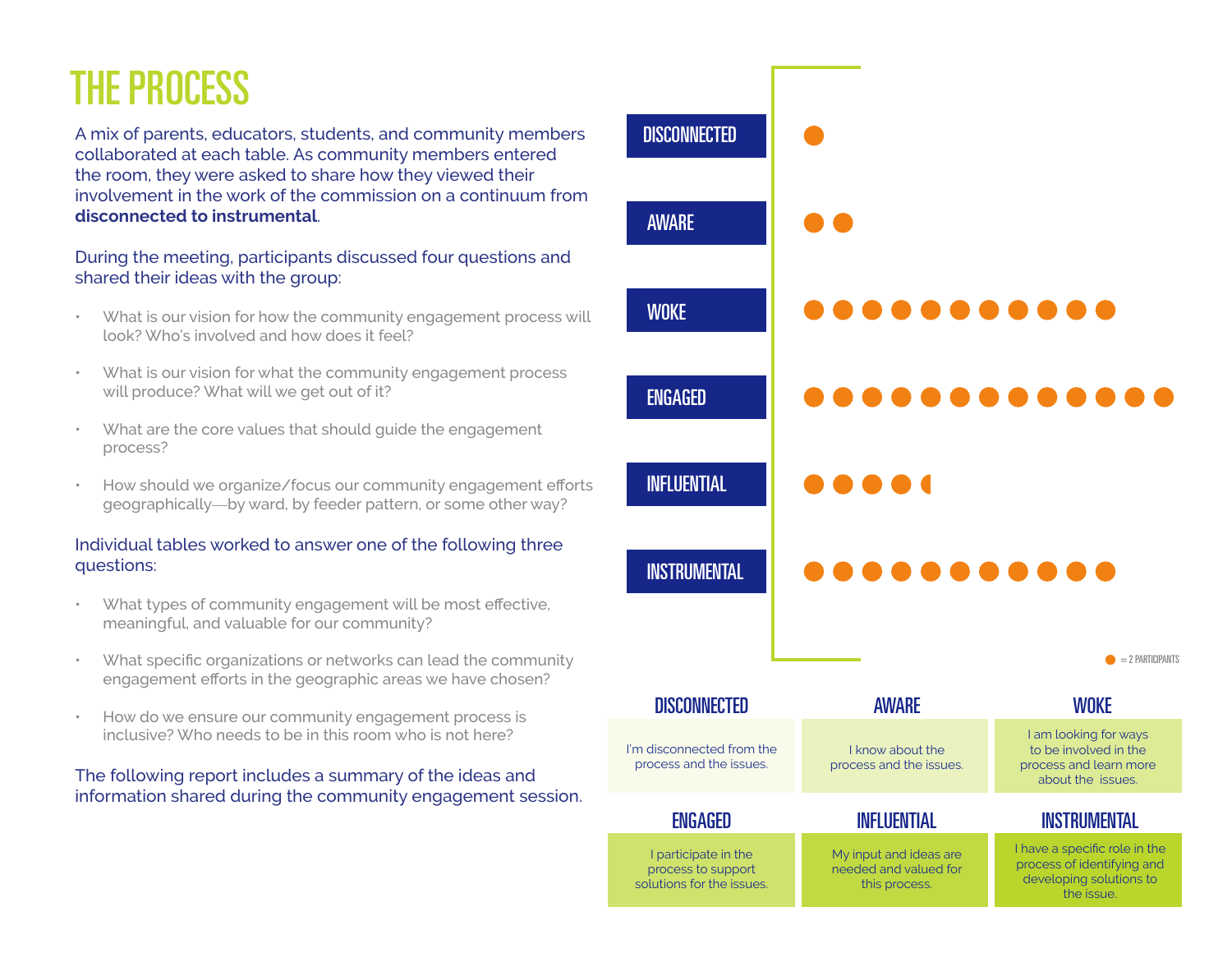WHAT DOES MEANINGFUL ENGAGEMENT LOOK LIKE FOR JACKSON?

Meaningful engagement is rooted in a shared understanding that we must affirm the voices of everyone in Jackson in order to facilitate an inclusive, transparent, and intentional exchange of ideas that values our collective strengths and assets.

Through this process, we hope to develop intergenerational and cross-sectional relationships that foster shared accountability for the educational and economic success of our community.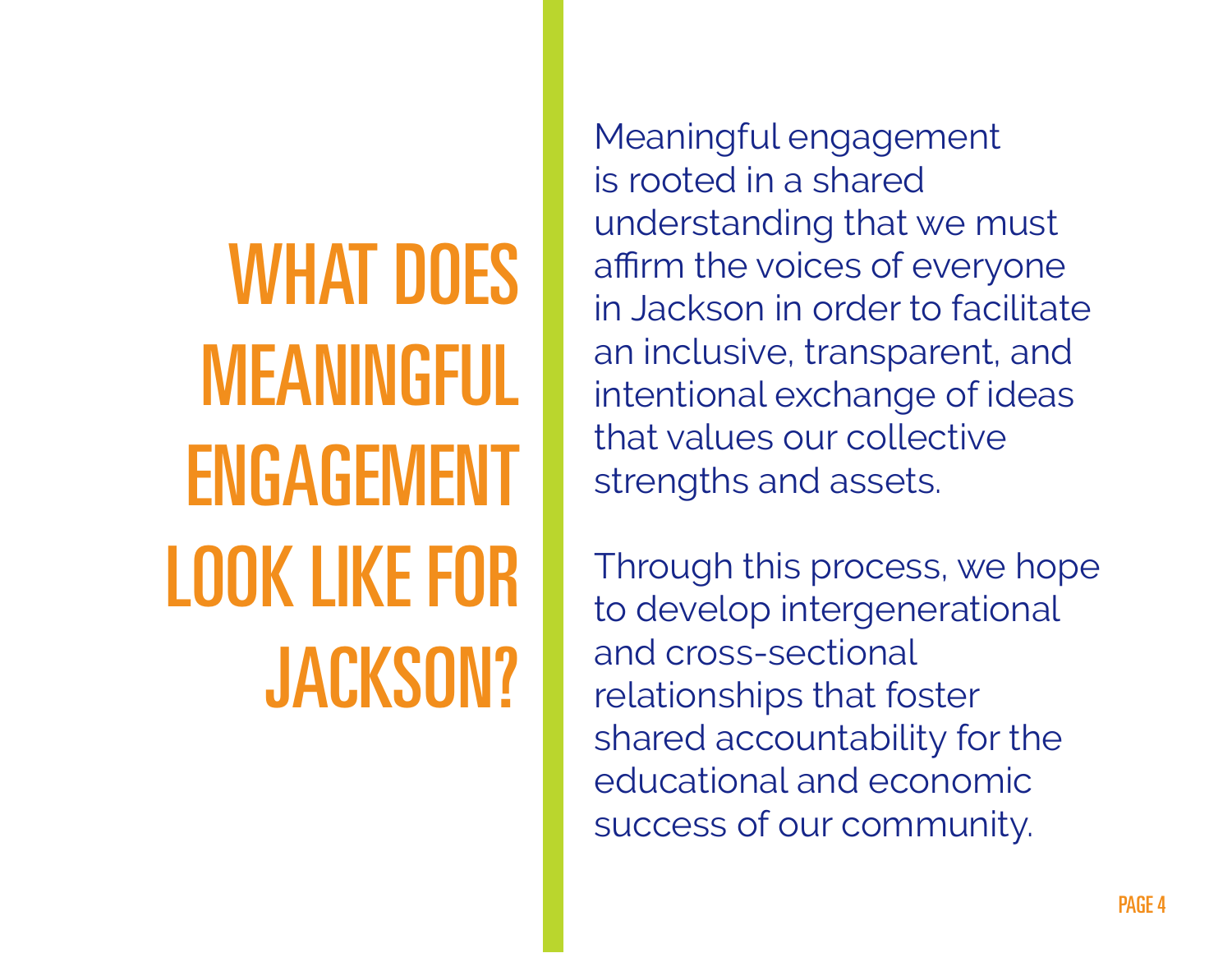WHAT ARE OUR CORE VALUES THAT WILL GUIDE THIS WORK?

#### INCLUSIVITY

As a community, we will relentlessly work to create meaningful opportunities, safe spaces, and creative channels so people from all backgrounds can fully participate.

#### TRANSPARENCY

As a community, we will openly and frequently share the information we collect, the intentions we hold, and the insights we have gained.

#### INNOVATION

As a community, we will be open to taking risks, exploring new ideas, and considering unconventional options to imagine new and different possibilities for our community.

#### COLLABORATION

As a community, we will collectively design and develop solutions that build upon one another's ideas, strengths, and assets and honor the contributions of every stakeholder.

#### HUNESTY

As a community, we will be honest in our communication and interactions with one another to build trust and foster genuine relationships.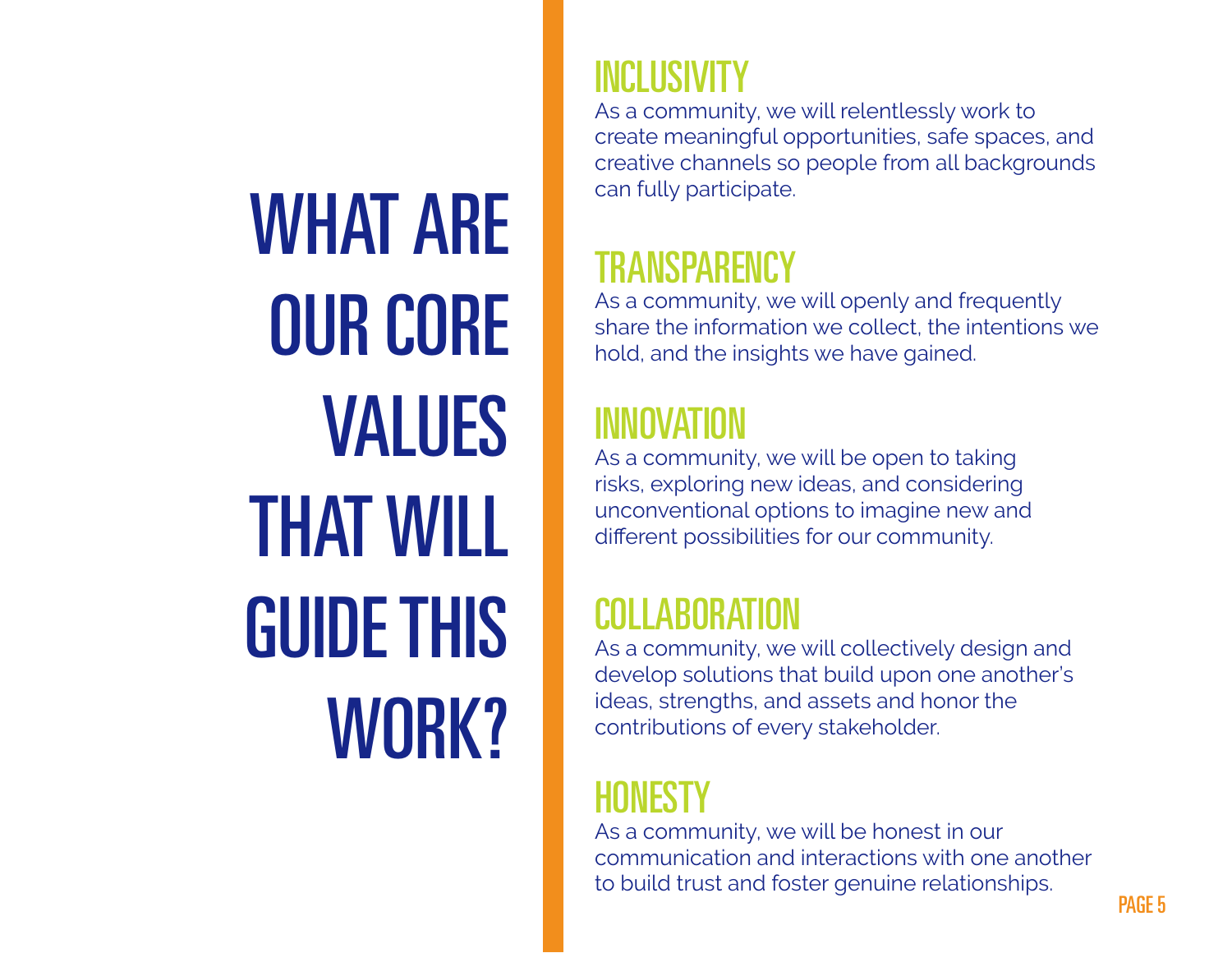### ADDITIONAL SHARED VALUES

Community members also shared these additional values they believed to be important in this community engagement process.



#### GEOGRAPHIC APPROACH

In a city as large and diverse as Jackson, determining a systematic approach to organizing community engagement efforts is critical to reach as many stakeholders as possible, and targeted enough to penetrate neighborhoods and networks.

As a community, we will seek to leverage the existing ward and school district feeder pattern boundaries and identify other methods to engage stakeholders who have organized themselves in other ways, including online and affinity groups.

#### **Organizing By Ward**

Community-based organizations, social and civic groups, teacher and support staff organizations, faith-based institutions, nonpartisan political groups, and neighborhood associations can assist with community engagement in the city's seven wards. These organizations can work together in small groups to take advantage of experience, resources, and hyperlocal connections to engage the general public, policymakers, business leaders, retired educators, nonprofit leaders and staff, and opportunity youth.

Specific criteria, research, and outreach will be required to identify organizations to assist with engagement efforts, especially hyperlocal groups and networks that can help facilitate organic engagement and interactions at the neighborhood level.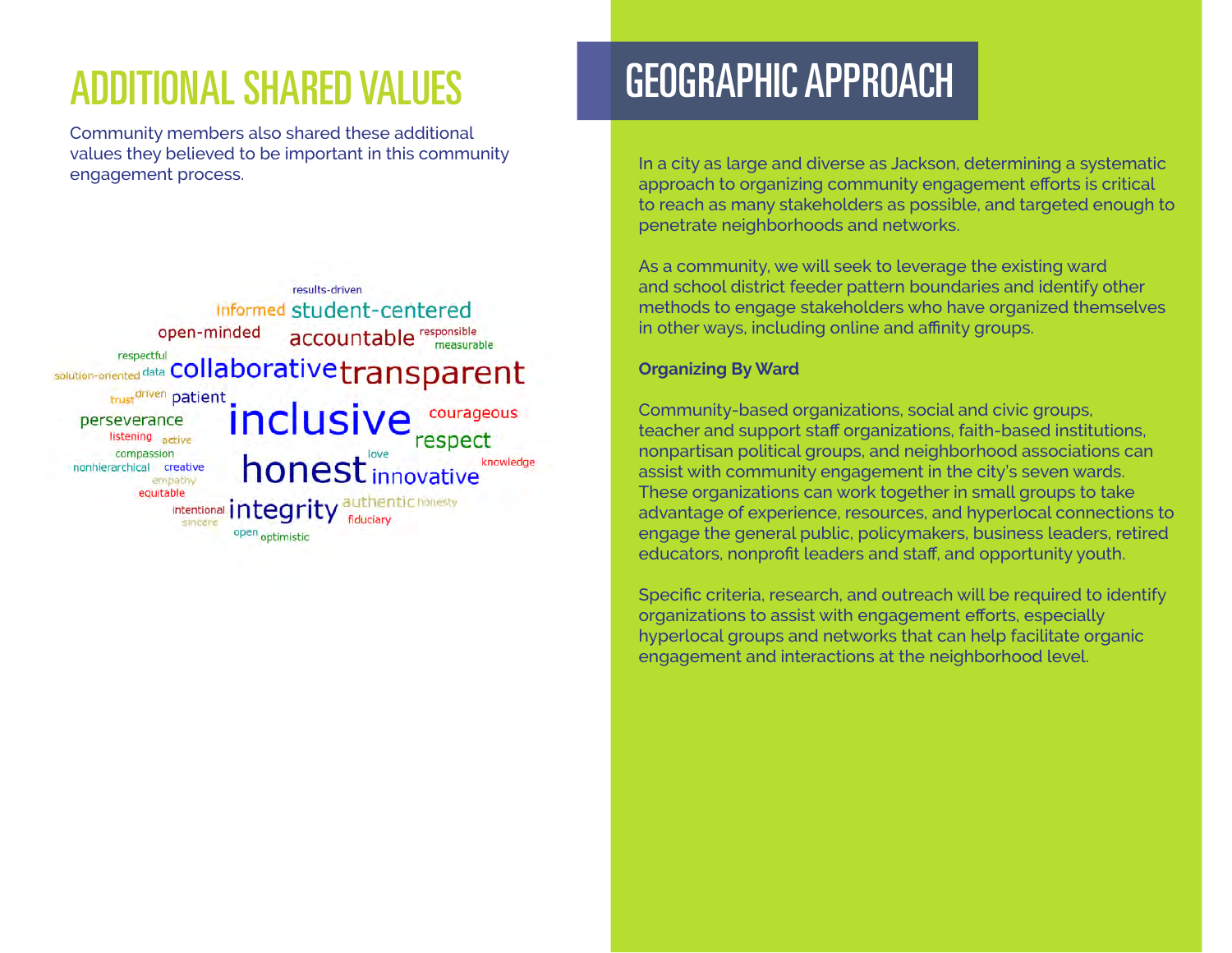#### **Organizing By Feeder Pattern**

Educators, parents, and students are familiar with the Jackson Public Schools feeder patterns, and many people associate more closely with the schools in their feeder pattern than their ward.

Parent-teacher-student associations (PTSAs), parent groups, student groups, teacher and support staff organizations, and alumni organizations can assist with community engagement efforts within the school district's seven feeder patterns. These groups can take advantage of the connection to schools within individual feeder patterns and provide opportunities for rich and meaningful opportunities for students to participate in the community engagement process. These organizations can leverage existing relationships to engage students, partners, alumni, teachers, support staff, and administrators.

Specific criteria, research, and outreach will be required to identify a diverse group of parents, students, and organizations to assist with engagement efforts, especially students and families with special needs, disabilities, or unstable housing.

#### **Other Organization Strategies**

The Engagement Action Table will work closely with community engagement liaisons and other partners to identify additional approaches to organize community engagement efforts with a specific focus on identifying hard-to-reach, disconnected, and disaffected groups, especially those populations identified in the inclusion section of this report.

rensal one Where do we start? M.n. sters Educators Artists Artists (Acker *<u>Accommunity</u>* Golden. Non practic Come

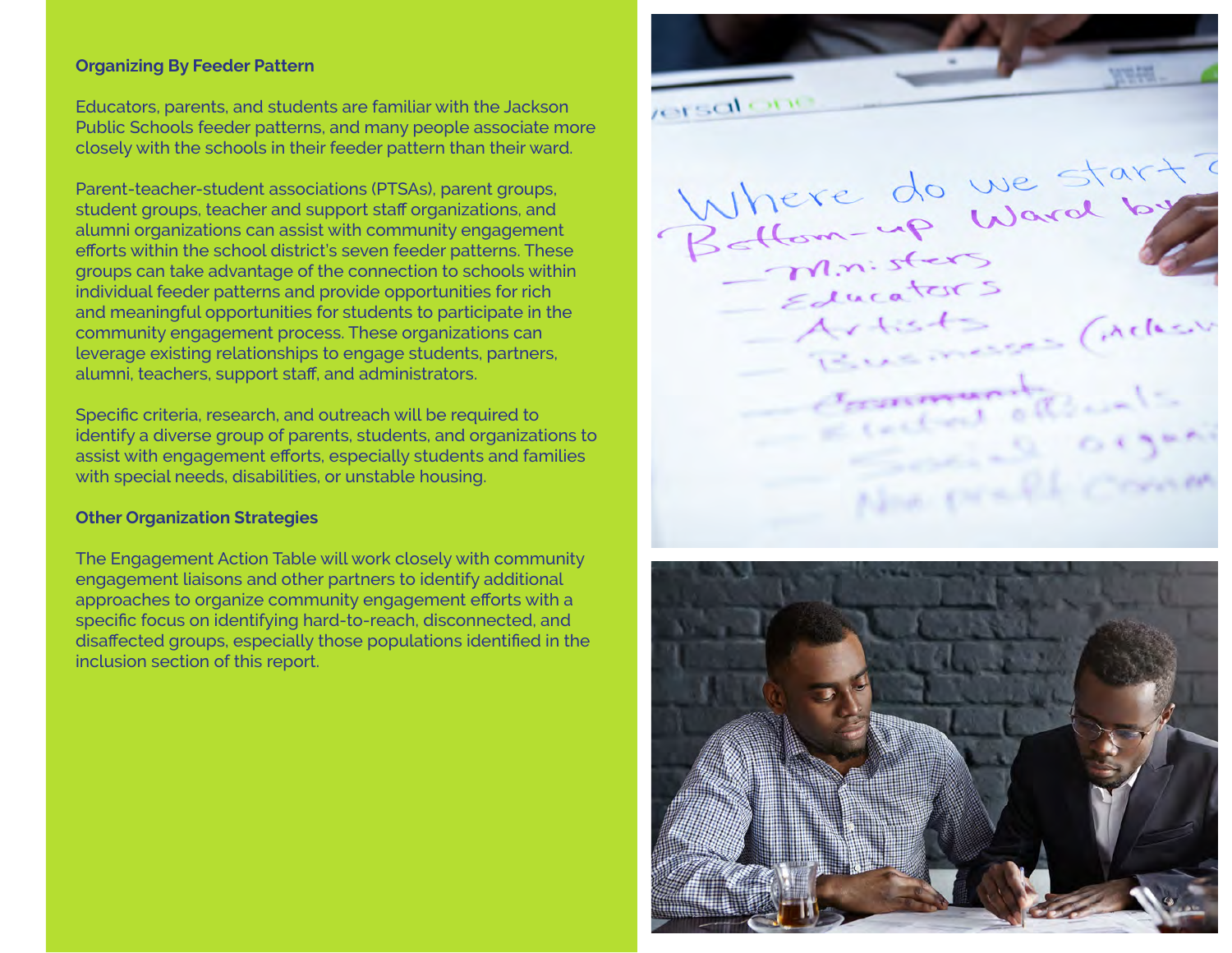### WHO CAN HELP?

Participants identified the following organizations as groups to aid and assist in the engagement process.

- **Artists**
- Ask for More Jackson
- Barber shops
- Black Business Pages
- Businesses (inclusive of owners)
- Community-based organizations
- Community elders
- Current and retired educators
- Greater Jackson Chamber
- Institutions of Higher Learning
- The Institute of Southern Jewish Life
- Jackson Council Parent Teacher Association
- Jackson Federation of Teachers
- Jackson State University | Mississippi Urban Research Center
- Jobs for Mississippi Graduates
- Leadership Greater Jackson
- Legislators and city council members
- Lodges, clubs, and Greek-letter organizations
- **Midtown Partners**
- **Ministers**
- Mississippi Association of Educators/Jackson Association of Educators
- Mississippi Economic Council
- Mississippi M.O.V.E.
- Mississippi Public Broadcasting
- Neighborhood associations
- Nonprofit organizations
- Operation Shoestring
- Operation Shoestring Ambassadors
- **Parents**
- Religious/faith-based organizations
- School adopters and sponsors
- **Students**
- Trade organizations
- Youth Leadership Jackson

## WHERE DO WE START?

Participants suggested and shared the following ideas as places to begin engagement efforts.

- Conduct engagement activities in each ward
- Schedule student performances during parent-teacher association meetings
- Host block parties and/or street festivals with entertainment (e.g. fall into..., spring into..., or a Village Festival)
- Plan revival activities that engage parents and children
- Support free, quality extra-curricular activities
- Host a free lunch event for teachers
- Plan recreational activities for teens
- Build awareness through the media (television, billboards, and radio)
- Mail information to Jackson residents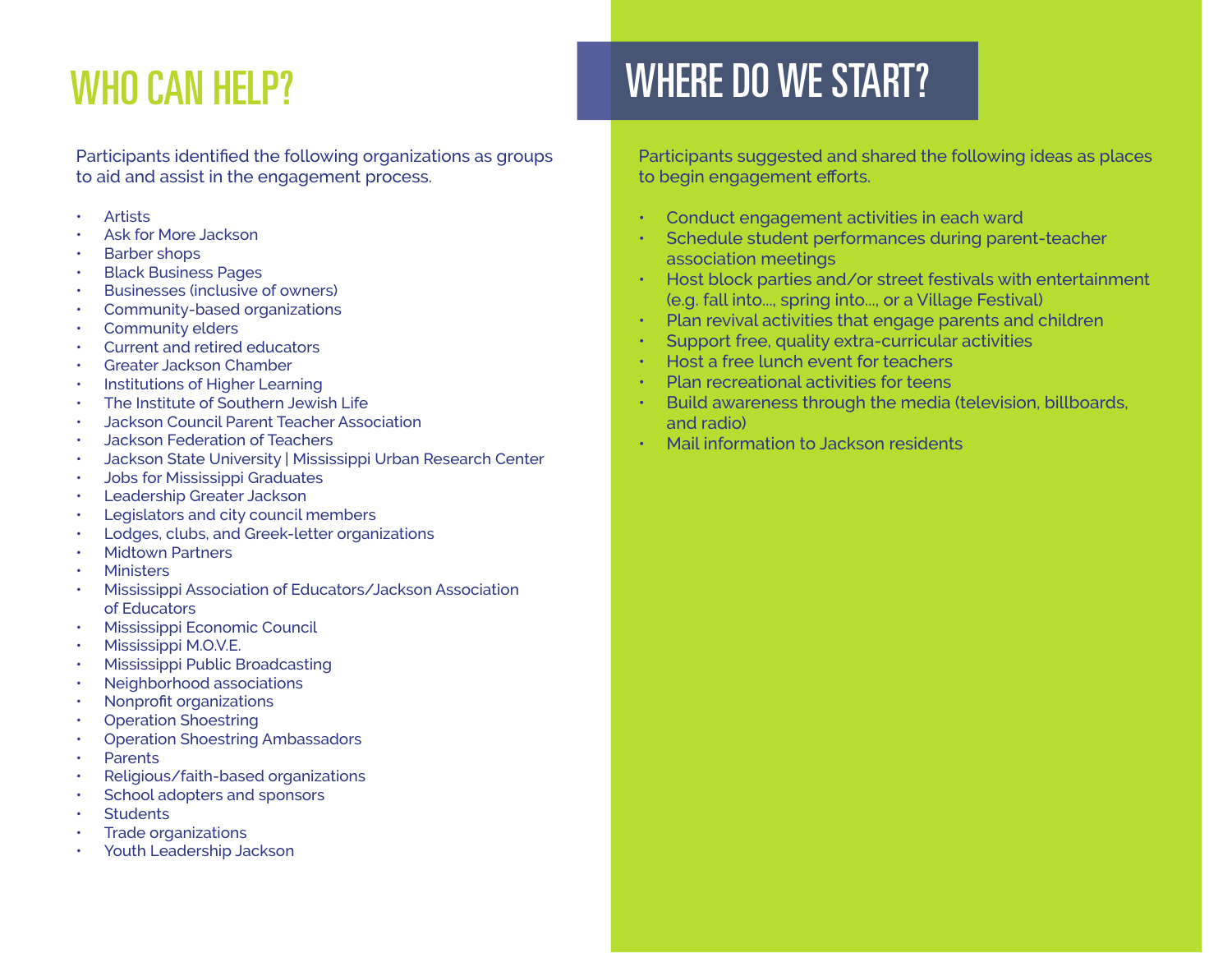#### WHO NEEDS TO BE INCLUDED?

Participants identified the following groups and organizations as essential to the engagement process:

- Civic organizations
- Culturally-diverse clubs
- **City leaders**
- Fire departments
- Police departments
- **Mississippi Department of Education**
- All community stakeholders
- Young people
- Groups of various ages
- Parents
- State representatives
- College and university representatives
- Educators
- **Administrators**

### RADICAL INCLUSION

In order to gather ideas from all Jacksonians and develop solutions that meet the needs of every child and family, there are many voices that need to be heard, including:

- Homeless students and families
- Students and families with unstable housing
- Opportunity youth (16-30 year-olds disconnected from educational institutions and formal employment)
- Students who have failed/repeated one or more grades
- Students with multiple disciplinary referrals
- Immigrant/non-English speaking populations/non-native English speakers
- LGBTQ students and parents
- Pregnant and parenting teens (including fathers)
- Female single parent heads of households
- Non-custodial fathers
- Non-custodial mothers
- Incarcerated or formerly incarcerated parents
- Foster and adoptive parents
- Head Start parents/parents with children in Pre-K/K-4
- Youth in the juvenile justice system
- Students currently or formerly attending Capital City Alternative School and their families
- Students and parents with disabilities
- Students with mental health needs (including substance use disorder)
- Grandparents and other biological guardians
- College education majors/similar majors (including JPS graduates)
- Millennials/Xennials
- Non-Christian faith communities
- Young people who are not involved in any extracurricular activities
- Creatives, artists, and musicians
- Matriculating students
- School counselors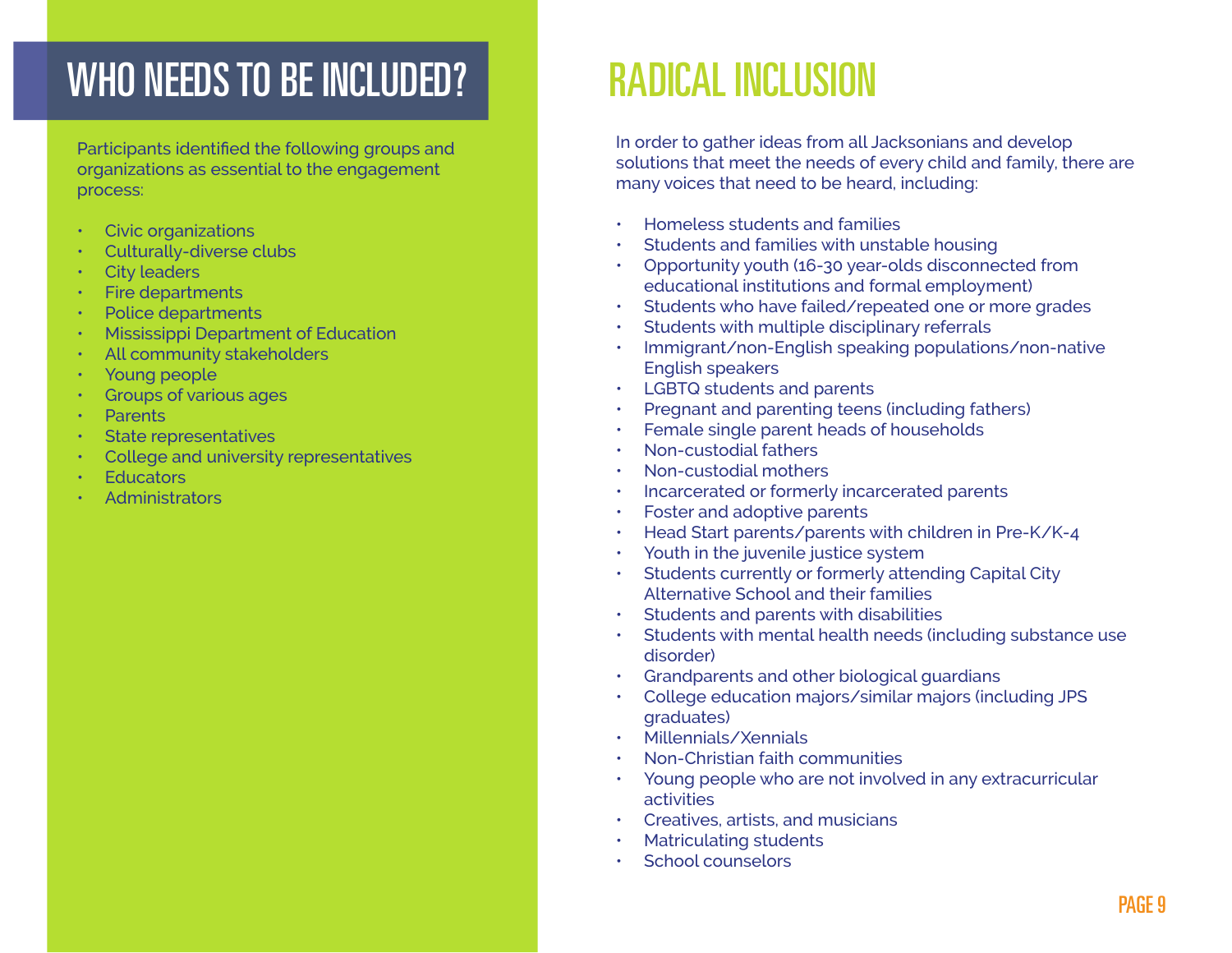

#### HOPES & ASPIRATIONS

Participants shared their hopes and aspirations for this community engagement process. Here are some of their responses:

- That there is an avenue for ALL community members to express their concerns
- That this will drive greater community buy-in
- A bond will be built between school and community
- We build stronger schools and communities "brick by brick"
- That Jackson thrives for excellence for families, schools, and communities
- We will define problems and find solutions that work for everyone
- The meetings will grow in size and intensity
- One city. One vision. One dream.
- All voices will be valued in the process
- We will have a better, "world class" school system that prepares students for their futures
- Our schools pedagogy emphasizes self-realization through student-initiated, solutions-based learning that is opted out from state testing
- The commission will continue to share information that is easily accessible
- The commission will be transparent and honest
- That the process will be transformative for all who are involved
- Students will become more aware of what's going on
- Stakeholders (faith-based organizations, colleges, businesses) will be supportive/reward students
- Decisions made will be intentional and reflective of multiple voices at the table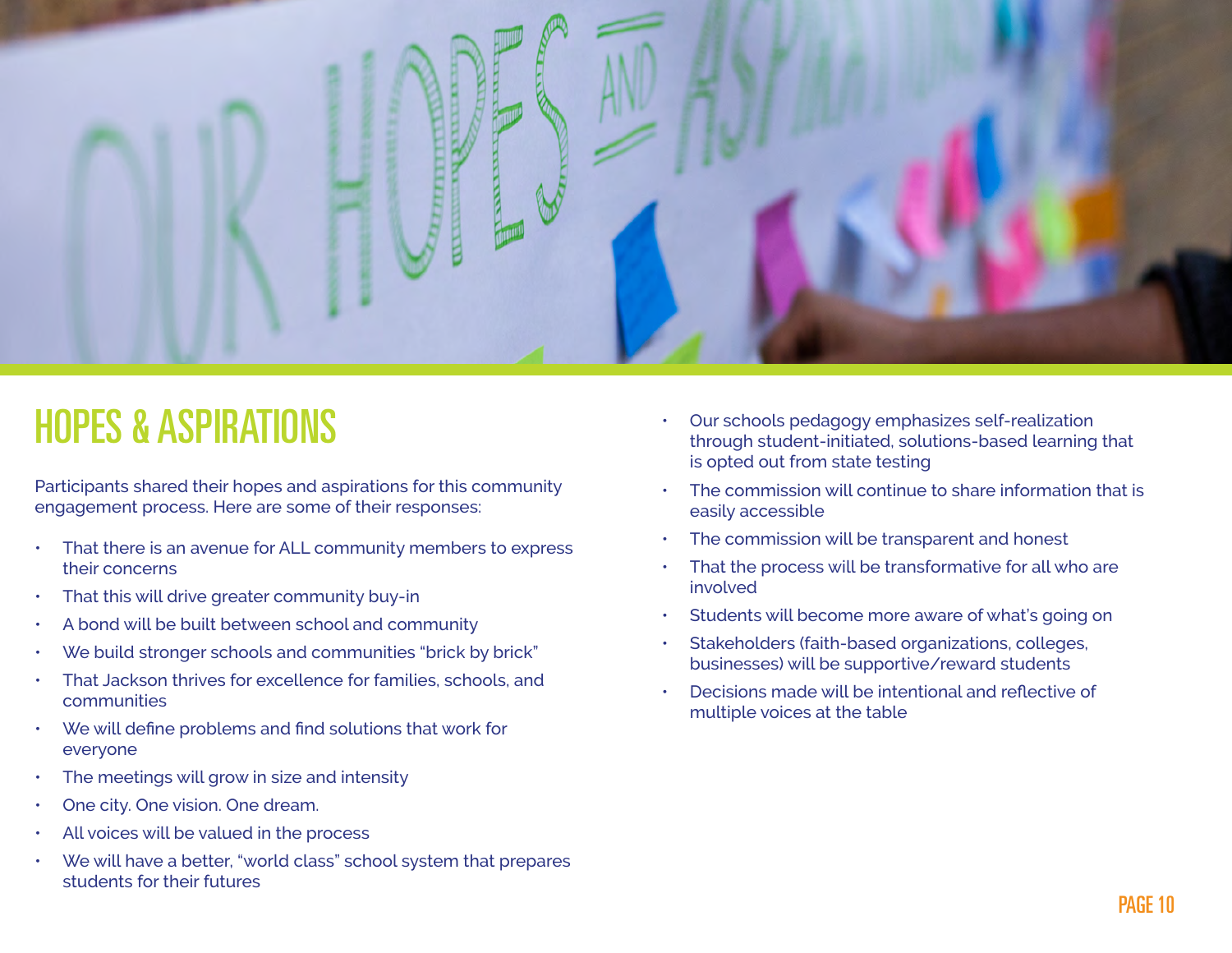

#### **COMMITMENTS**

The 93 participants committed to doing the following to ensure this engagement process is successful:

- Show up and inspire/embrace change
- Accept criticism
- Be authentic
- To continue to hold the commission accountable and do my part by playing an active role
- Invest time and money in areas I am able to move the work
- Commit to being committed
- To stay engaged
- To be all in and use my personal and professional power
- To support effective collaborations in support of Jackson Public Schools and the Jackson residents
- To remain involved and be intentional
- To remain active, even after my child graduates from Jackson Public Schools
- To work to provide exposure and opportunity for students
- To continue coming to meetings and share information with others
- To volunteer/invest time and energy
- To making sure that the student's voices are heard